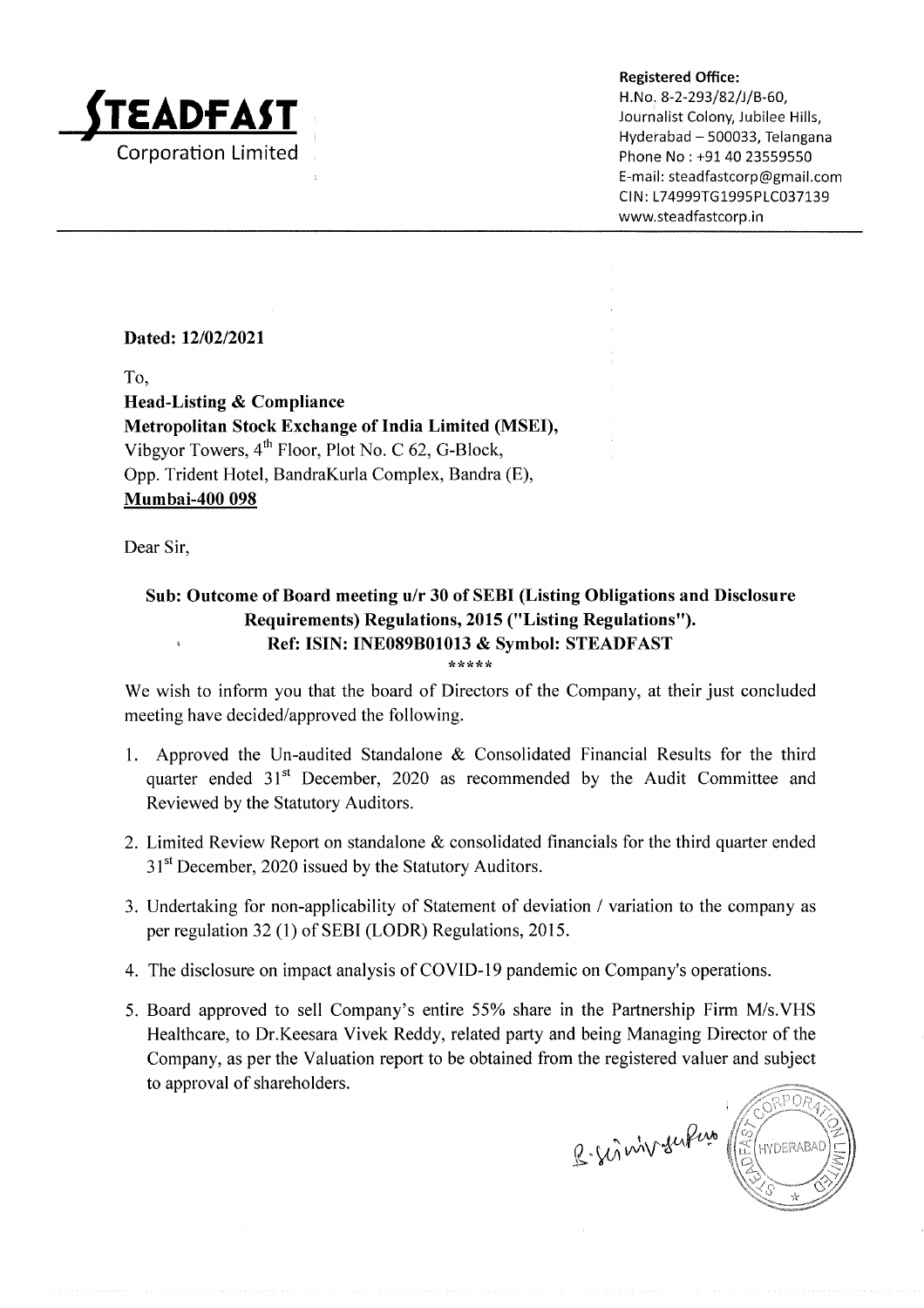# The Brief details of the sale or disposal of Investment in VHS Healthcare, Partnership Firm:

| <b>Particulars</b>                                                                                                                                                                                                                                                                                                 |                                                                                                                                                                                                                                                                                                     |
|--------------------------------------------------------------------------------------------------------------------------------------------------------------------------------------------------------------------------------------------------------------------------------------------------------------------|-----------------------------------------------------------------------------------------------------------------------------------------------------------------------------------------------------------------------------------------------------------------------------------------------------|
| a) The amount and percentage of the<br>turnover or revenue or income and net<br>worth contributed by such unit or<br>division of the listed entity during the<br>last financial year<br>b) Date on which the agreement for sale<br>has been entered into<br>c) The expected date of completion of<br>sale/disposal | Turnover of the unit:<br>A) Amount: Rs.8,92,437/-<br>B) Percentage: 11.48%<br>Worth:<br>$(Rs.-16,87,359/–)(i.e.$<br>C) Net<br>Depreciation Loss.)<br>Agreement is to be executed after obtaining<br>the shareholders approval through postal<br>ballot.<br>On or before 30 <sup>th</sup> March 2021 |
| d) Consideration received from such<br>sale/disposal                                                                                                                                                                                                                                                               | Consideration will be arrived based on the<br>valuation report to be obtained from<br>registered valuer and be intimated to stock<br>exchange along with the notice of postal<br>ballot.                                                                                                            |
| e) Brief details of buyers and whether any<br>of the buyers belong to the promoter/<br>promoter group/group companies. If yes,<br>details thereof                                                                                                                                                                  | Dr. Keesara Vivek Reddy, is not belongs to<br>promoter/promoter group; However he is<br>the Managing Director of the M/s. Steadfast<br><b>Corporation Limited.</b>                                                                                                                                  |
| f) Whether the transaction would<br>fall<br>within related party transactions? If yes,<br>whether the same is done at "arms length"                                                                                                                                                                                | The transaction is falling under related<br>party transaction and the same is being<br>done with arms lenth basis.                                                                                                                                                                                  |
| g) Additionally, in case of a slump sale,<br>indicative<br>disclosures<br>provided<br>for<br>amalgamation/merger, shall be disclosed<br>by the listed entity with respect to such<br>slump sale.                                                                                                                   | Not applicable                                                                                                                                                                                                                                                                                      |

- 6. Further the Board Decided to seek approval of shareholders through postal Ballot in respect of the following items:
	- a) To sell investment in VHS healthcare partnership firm u/s 180 of the Companies Act, 2013 and
- b) Being Material related party transaction with Dr. Keesara Vivek Reddy, as he is a 2013. related party as per SEBI (LODR) Regulations 2015 and section 188 of the companies Aet,

 $2 - \gamma$ -n,,iAn f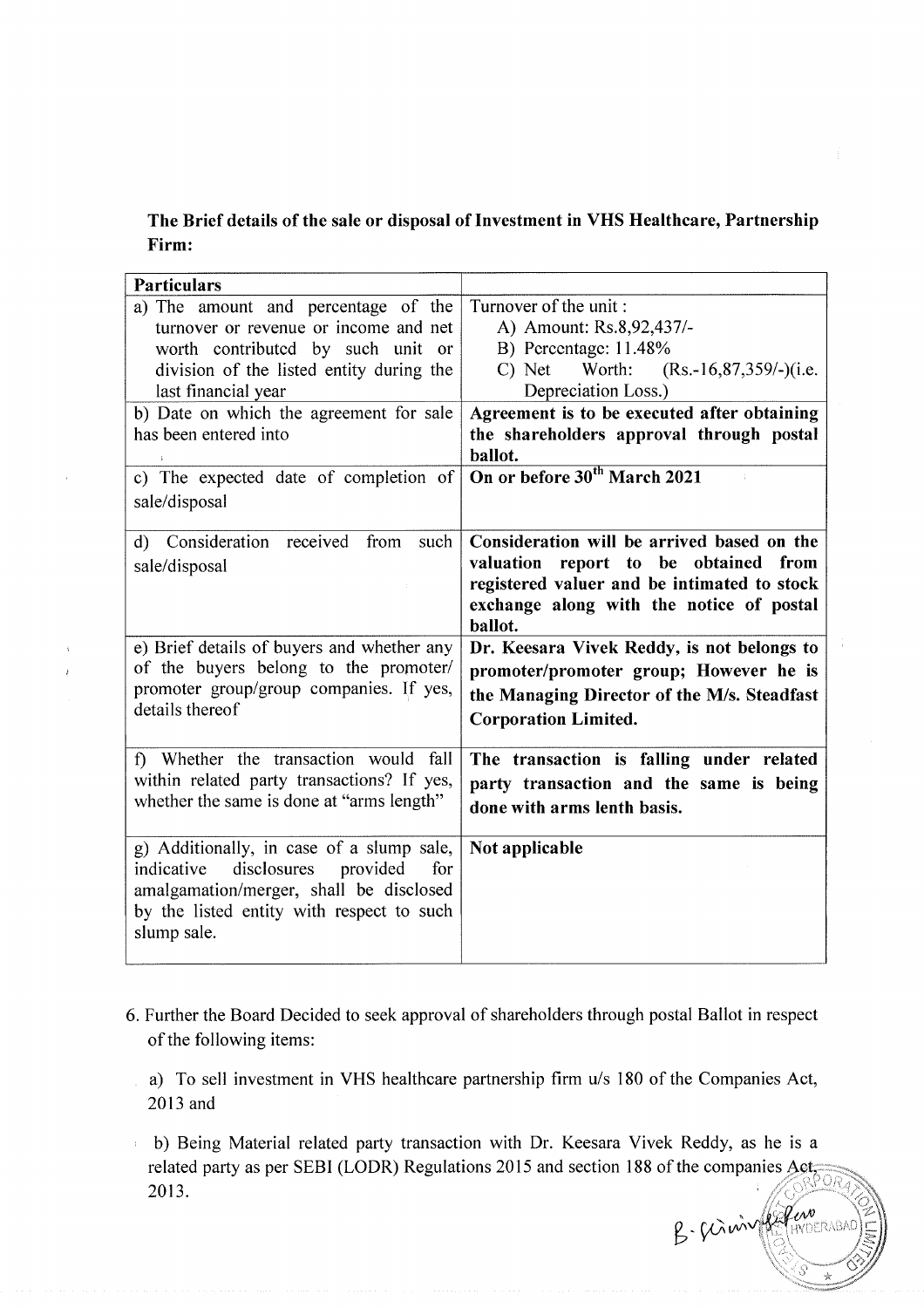7. Appointment of Mr. V.Bhaskara Rao, Practicing Company Secretary (Membership No. FCS 5939 and CP No. 4182), as Scrutinizer for conducting the postal ballot process and remote E-voting process in fair and transparent manner.

Meeting commenced at 3.00 P.M. and concluded at 5.45 P.M.

This is for your information and records.

Thanking You, Yours Faithfully,

## For Steadfast Corporation

B-Scinivoschero

B. Srinivasa Rao Company Secretary & Compliance Officer

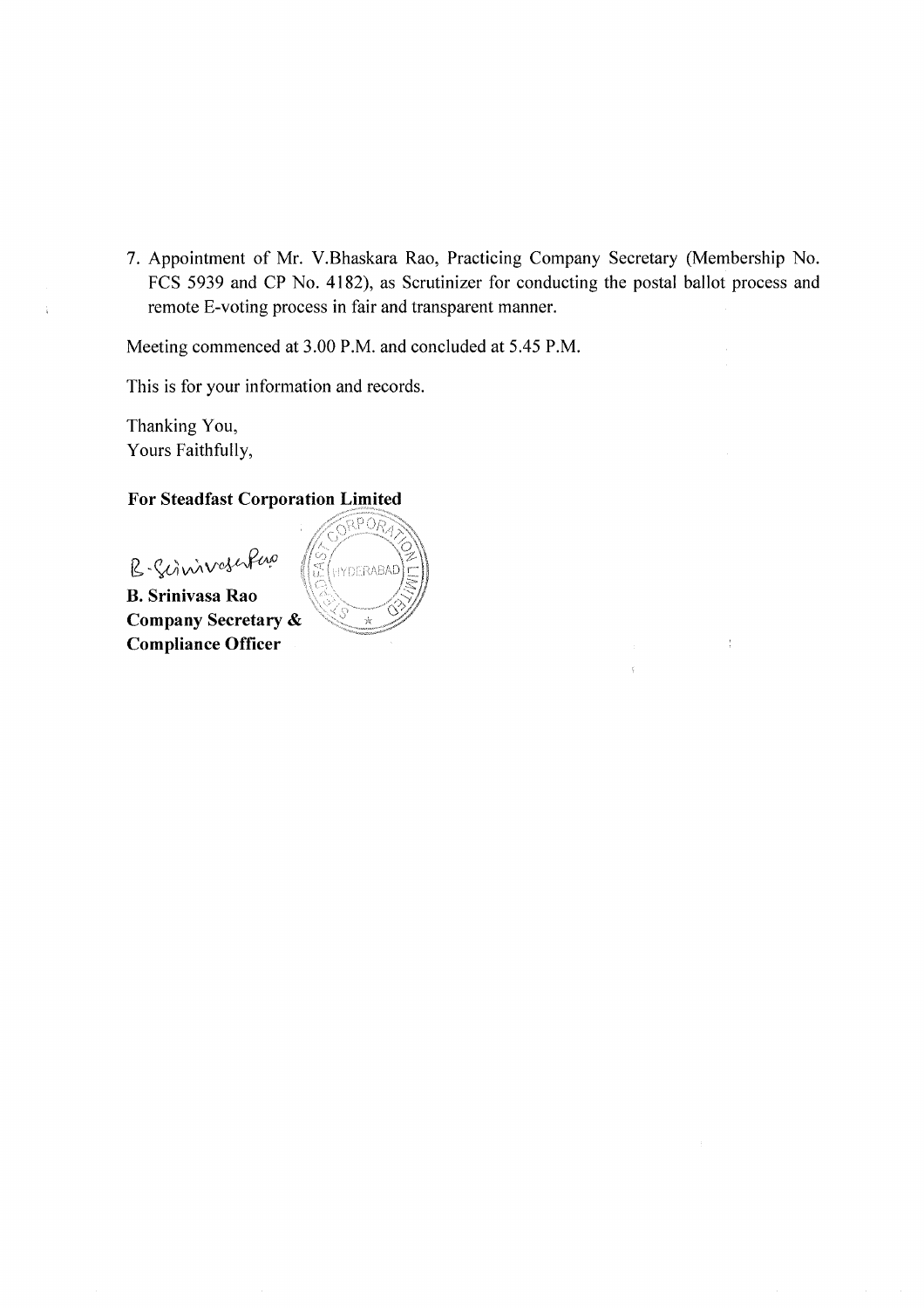

H. No. 8-2-293/82/J/B-60, Journalist Colony, Jubilee Hills, Hyderabad - 500033, Telangana Phone No : +91 40 23559550 E-mail: steadfastcorp@gmail.com CIN: L74999TG1995PLC037139 www.steadfastcorp. in

## Dated: 12/02/2021

To,

Head-Listing & Compliance Metropolitan Stock Exchange of India Limited (MSED, Vibgyor Towers,  $4<sup>th</sup>$  Floor, Plot No. C 62, G-Block, Opp. Trident Hotel, BandraKurla Complex, Bandra (E), Mumbai-4O0 098

#### Dear Sir, Sub: Compliance with Clause 33 of the SEBI (LODR), 2015. Ref: ISIN: INE089801013 & Symbol: STEADFAST

\*rt\*\*\*

With respect to the subject cited above, we wish to inform you that, the board in its meeting held on Friday, the 12<sup>th</sup> day of February, 2021 at Registered Office of the Company situated at H.No.8-2-293/82/J/B-60, Journalist Colony, Jubilee Hills, Hyderabad - 500033, Telangana, inter alia, considered and approved the Un-Audited Standalone & Consolidated Financial Results for the third quarter ended  $31<sup>st</sup>$  December, 2020 as recommended by audit committee and approved by the Board of Directors of the Company.

We hereby submit the Copy of Approved Unaudited Standalone & Consolidated Financial Results for the third quarter ended 31" December, 2020 and Limited Review Reports.

Meeting commenced at 3.00 P.M. and concluded at 5.45 P.M.

This is for your information and records.

Thanking You,

Yours Faithfully, For Steadfast Corporation Limited

R-ScinivanRwo B. Srinivasa Rao Company Secretary & Compliance Officer

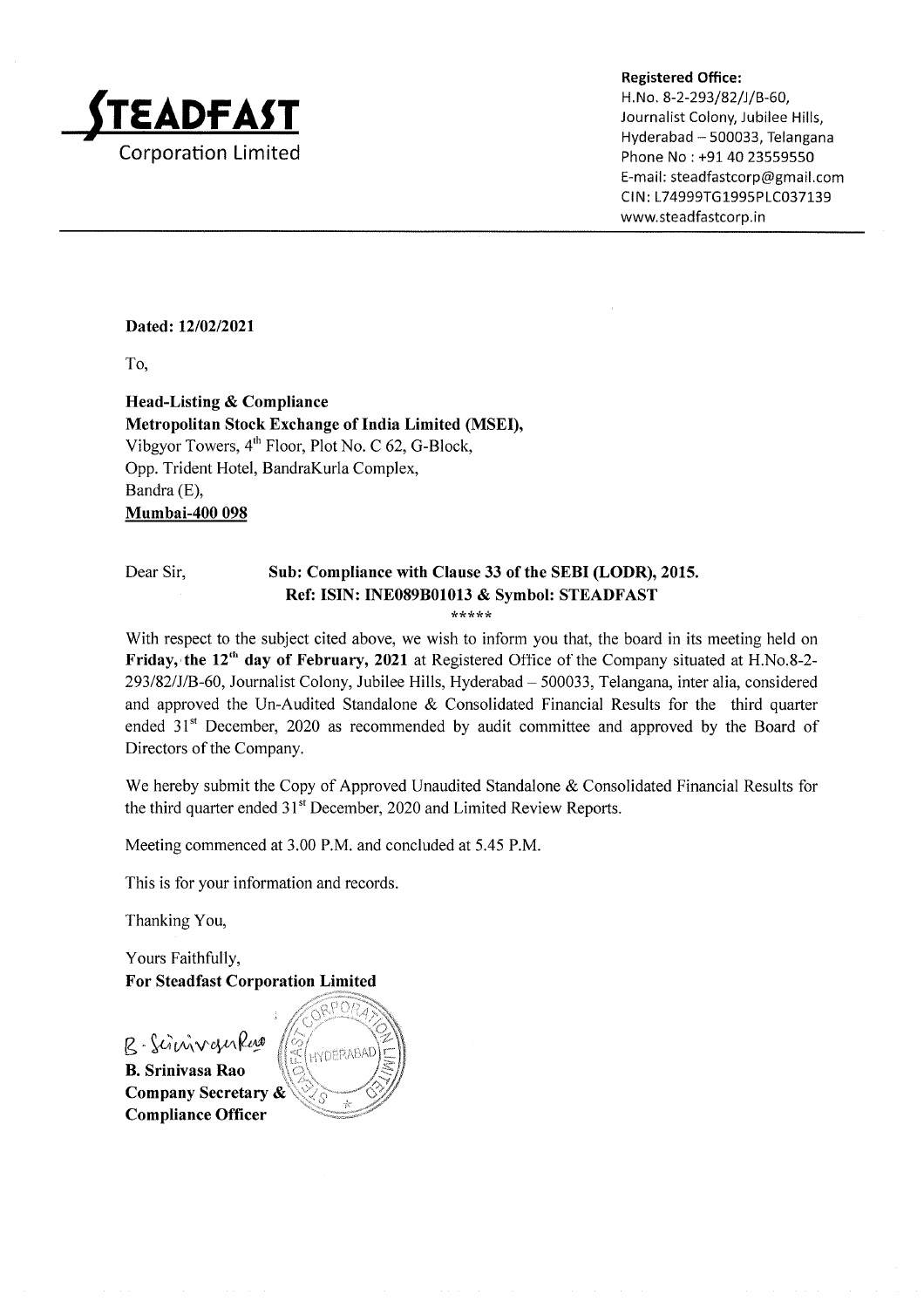

H.No. 8-2-293/82/J/B-60, Journalist Colony, Jubilee Hills, Hyderabad - 500033, Telangana Phone No : +91 40 23559550 E-mail: steadfastcorp@gmail.com CIN: L74999TG1995PLC037139 www.steadfastcorp.in

|                | <b>Steadfast Corporation Limited</b>                                                             |            |                  |                  |                  |                  |                    |
|----------------|--------------------------------------------------------------------------------------------------|------------|------------------|------------------|------------------|------------------|--------------------|
|                | Standalone Unaudited Financial Results for the Quarter and Nine months ended 31st December, 2020 |            |                  |                  |                  |                  |                    |
|                |                                                                                                  |            |                  |                  |                  |                  | <b>Rs.in lakhs</b> |
| S1             | <b>Ouarter</b> ended<br>Nine months ended                                                        |            |                  |                  |                  |                  |                    |
| No             | <b>Particulars</b>                                                                               | 31.12.2020 | 30.09.2020       | 31.12.2019       | 31.12.2020       | 31.12.2019       | 31.03.2020         |
|                |                                                                                                  | Unaudited  | <b>Unaudited</b> | <b>Unaudited</b> | <b>UnAudited</b> | <b>UnAudited</b> | Audited            |
|                | Income from operations net                                                                       | 62.18      | 3.07             | 67.66            | 68.29            | 74.29            | 77.67              |
| $\overline{2}$ | Other Income                                                                                     | 5.76       | 11.05            | 9.45             | 28.58            | 39.65            | 55.22              |
| 3              | Total Income (1+2)                                                                               | 67.94      | 14.13            | 77.11            | 96.87            | 113.94           | 132.90             |
| 4              | <b>Expenses</b>                                                                                  |            |                  |                  |                  |                  |                    |
|                | a)Cost of Execution                                                                              | 57.34      | 0.39             | 60.40            | 58.12            | 61.04            | 61.37              |
|                | b)Employee benefit expenses                                                                      | 6.65       | 5.87             | 5.61             | 17.62            | 15.87            | 21.62              |
|                | c)Depreciation and amortisation expense                                                          | 3.69       | 3.96             | 4.84             | 11.82            | 15.55            | 20.03              |
|                | d)Finance Costs                                                                                  | 0.01       | 0.00             | 0.02             | 0.01             | 0.09             | 0.09               |
|                | e)Other operating expenses                                                                       | 4.58       | 2.11             | 2.79             | 10.72            | 12.18            | 26.38              |
|                | <b>Total Expenses</b>                                                                            | 72.28      | 12.33            | 73.66            | 98.30            | 104.74           | 129.49             |
| 5              |                                                                                                  |            |                  |                  |                  |                  |                    |
|                | Profit beforeshare in net profit/(loss) of associate/ Firm (3-4)                                 | $-4.34$    | 1.79             | 3.45             | $-1.43$          | 9.20             | 3.41               |
|                | Share in net profit/(loss) of Associate / Firm                                                   | $-1.54$    | 1.18             |                  | $-0.36$          |                  | $-16.87$           |
| 6              | <b>Profit Before Tax</b>                                                                         | $-5.88$    | 2.97             | 3.45             | $-1.79$          | 9.20             | $-13.46$           |
| 7              | <b>Tax Expense</b>                                                                               |            |                  |                  |                  |                  |                    |
|                | a)Current tax                                                                                    | $-1.42$    | 0.87             | 0.39             |                  | 2.39             | 1.94               |
|                | b)Deferred tax                                                                                   | $-0.07$    | $-0.34$          |                  | $-0.41$          |                  | $-1.03$            |
| 8              | <b>Total Tax Expense</b>                                                                         | $-1.49$    | 0.52             | 0.39             | $-0.41$          | 2.39             | 0.91               |
|                | <b>Net Profit For The Period</b>                                                                 | $-4.38$    | 2.44             | 3.06             | $-1.37$          | 6.81             | $-14.37$           |
| 9              | <b>Other Comprehensive Losses /Income</b>                                                        |            |                  |                  |                  |                  |                    |
| 10             | <b>Total Comprehensive Income</b>                                                                | $-4.38$    | 2.44             | 3.06             | $-1.37$          | 6.81             | $-14.37$           |
| 11             | Paid up equity share capital (Face Value : 10 per share)                                         | 713.10     | 713.10           | 713.10           | 713.10           | 713.10           | 713.10             |
| 12             | <b>Total Other Equity</b>                                                                        |            |                  |                  |                  |                  | 330.20             |
| 13             | Basic and diluted earnings per share (In $\Box$ )                                                | $-0.06$    | 0.03             | 0.04             | $-0.02$          | 0.10             | $-0.20$            |

Notes :

I The unaudited interim condensed financial statements for the quarter ended December 31, 2020 have been taken on record by the Board of Directors at its meeting held on <sup>12</sup>February 2021. The information presented above is extracted from the unaudited interim condensed financial statements. The interim condensed financial statements are prepared in accordance with the Indian Accounting Standards (lnd-AS) as prescribed under Section 133 ofthe Companies Act,20l3 read with Rule 3 ofthe Companies (Indian Accounting Standards) Rules,20l5 and Companies (Indian Accounting Standards) Amendment Rules,20l6.

2 Figures have been regrouped and rearranged wherever considered necessary in order to make them comparable with those ofthe current period.

 $\overline{\mathbf{3}}$ The Company operates in a single segment and the results pertain to a single segment.

Place: Hyderabad  $\text{Date} : 12-02-202.$ 



For Steadfast Corporation Limited

 $n$  $E^{i}$ 

K Vivek Reddy Managing Director DIN: 0790507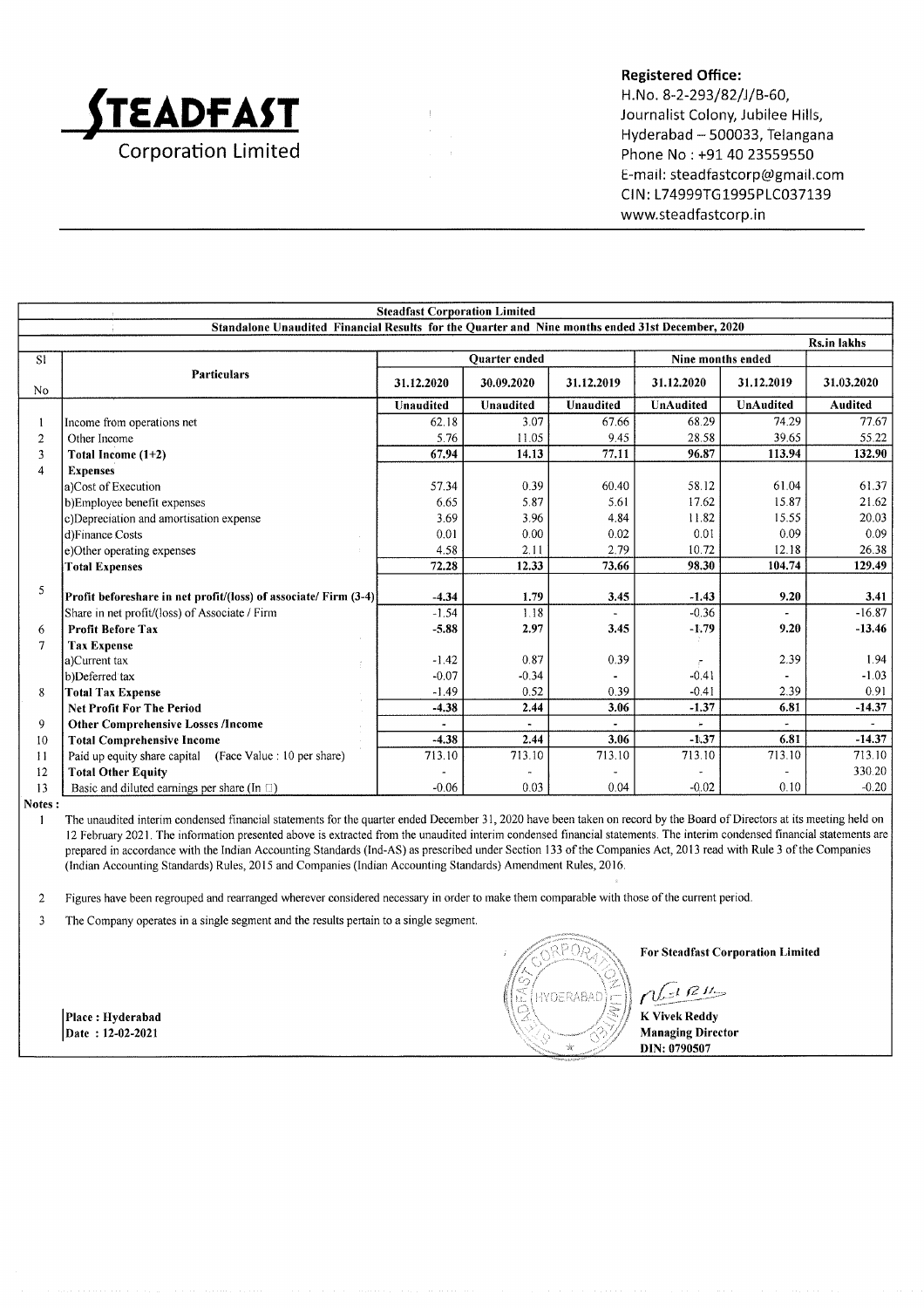

## Independent Auditor's Review Report on review of Interim Standalone Financial Results of Steadfast Corporation Linrited

#### To The Board of Directors, M/s Stcadfast Corporation Limited

We have reviewed the accompanying statement of unaudited Standalone financial results of M/s. Steadfast Corporation Limited ('the company')for the quarter and nine months ended  $31<sup>st</sup>$ December, 2020 ('the statement'), being submitted by the company pursuant to the requirement of Regulation 33 of the SEBI (Listing Obligations and Disclosure Requirements) Regulations,2015,as amended.

This statement which is the responsibility of the Company's Management and approved by the Board of Directors/Committee of Board of Directors, has been prepared in accordance with the recoguition and measurement principles laid down in Indian Accounting Standard 34 "Interim financial reporting" (Ind AS 34), Prescribed under section 133 of the Companies Act 2013, read with relevant rules issued there under and other accounting principles generally accepted in India. Our responsibility is to issue a report on the Statement based on our review.

We conducted our review in accordance with the Standard on Review Engagements (SRE) 2410, Review of Interim Financial Information Performed by the Independent Auditor of the Entity, issued by the Institute of Chartered Accountants of India. This standard requires that we plan and perform the review to obtain moderate assurance as to whether the financial statements are free of material misstatement. A review is limited primarily to inquiries of company personnel and analytical procedures applied to financial data and thus provide less assurance than an audit. We have not performed an audit and accordingly, we do not express an audit opinion.

Based on our review conducted as stated above, nothing has come to our attention that causes us to believe that the accompanying statement, Prepared in accordance with the aforesaid Indian accounting standards and other accounting principles generally accepted in India, has not disclosed the information required to be disclosed in terms of Regulation 33 of SEBI (Listing Obligations aud Disclosure Requirements) Regulations, 2015, as amended, including the manner in which it is to be disclosed, or that it contains any material misstatement.

We have reviewed the financial results and other inforrnation presented in accordance with IND AS for the quarter ended  $31<sup>st</sup>$  December, 2020 and have been presented solely on the basis of information compiled by the management.

> For Ramasamy Koteswara Rao and Co LLP Chartered Accountants FRN.No.0 I 0396S/S200084

 $010396S/S$ 

(Murali Krishna Reddy Telluri) Partner Membership No:223022 UDIN: 21223022AAAAFA2586

Place: Hyderabad Date: l2th February, <sup>2021</sup>

> SRI RAMCHANDRA ARCADE, D.No.8-2-293/82/JIII/573/M/ 1st Floor, Road No.82, Jubilee Hills, Hyderabad - 500096. Ph: 23394982/85, E-mail: rkandco@gmail.com, Website : www.rkandco.in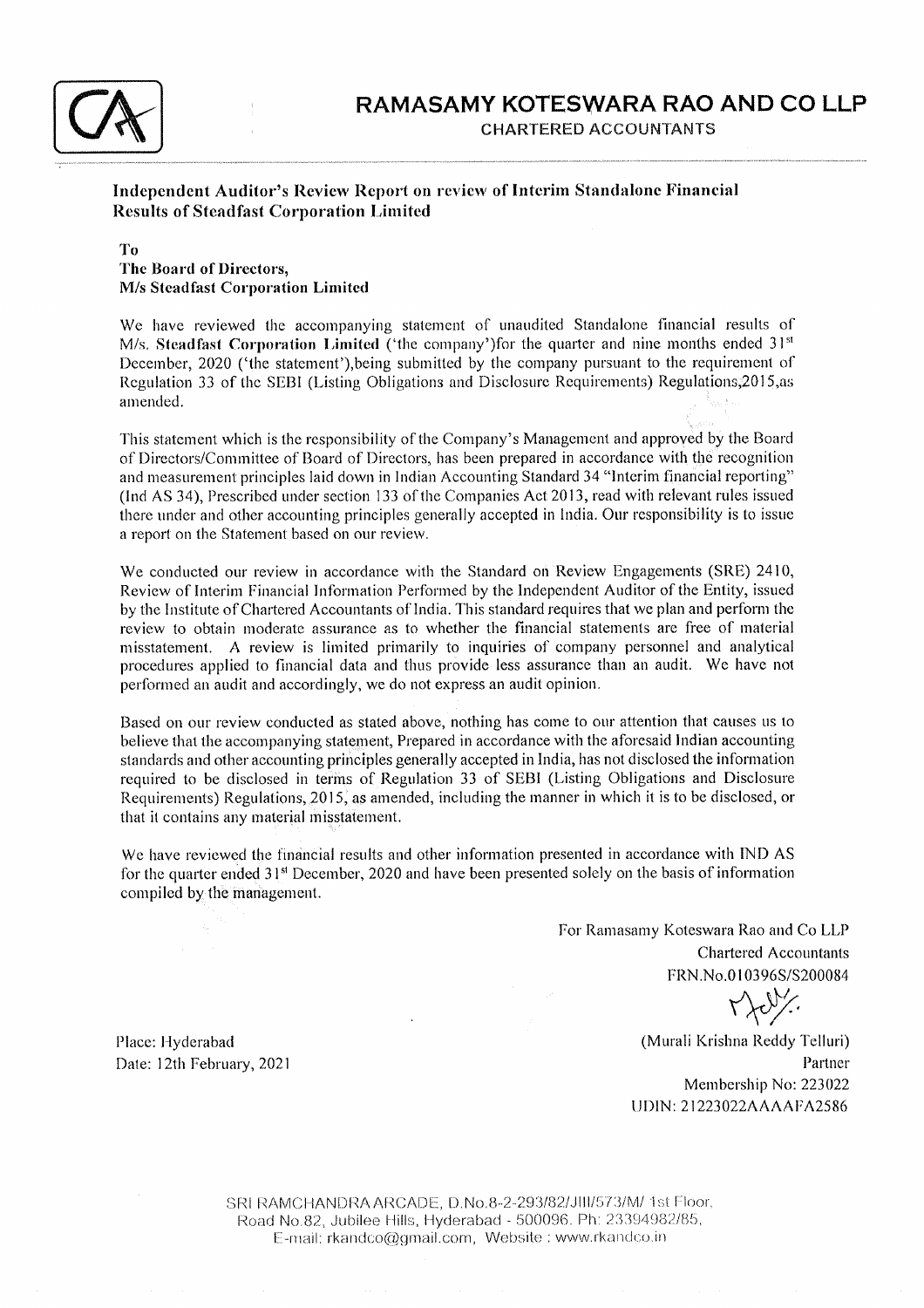

H.No. 8-2-293/82/J/B-60, Journalist Colony, Jubilee Hills, Hyderabad - 500033, Telangana Phone No : +91 40 23559550 E-mail: steadfastcorp@gmail.com CIN: L74999TG1995PLC037139 www.steadfastcorp. in

|                                                                                   | <b>Steadfast Corporation Limited</b>                          |                      |                  |                  |                   |                  |                |
|-----------------------------------------------------------------------------------|---------------------------------------------------------------|----------------------|------------------|------------------|-------------------|------------------|----------------|
| Consolidated Unaudited Financial Results for the Period ended 31st December, 2020 |                                                               |                      |                  |                  |                   |                  |                |
|                                                                                   | (Amount in Rs. Lakhs except EPS)                              |                      |                  |                  |                   |                  |                |
| S1                                                                                | <b>Particulars</b>                                            | <b>Quarter</b> ended |                  |                  | Nine months ended |                  |                |
| <b>No</b>                                                                         |                                                               | 31.12.2020           | 30.09.2020       | 31.12.2019       | 31.12.2020        | 31.12.2019       | 31.03.2020     |
|                                                                                   |                                                               | UnAudited            | <b>UnAudited</b> | <b>UnAudited</b> | <b>UnAudited</b>  | <b>UnAudited</b> | <b>Audited</b> |
| 1                                                                                 | Income from operations net                                    | 123.58               | 34.56            | 67.66            | 187.78            | 74.29            | 86.60          |
| 2                                                                                 | Other Income                                                  | 5.76                 | 11.05            | 9.45             | 28.58             | 39.65            | 55.22          |
| 3                                                                                 | Total Income (1+2)                                            | 129.33               | 45.61            | 77.11            | 216.35            | 113.94           | 141.82         |
| 4                                                                                 | <b>Expenses</b>                                               |                      |                  |                  |                   |                  |                |
|                                                                                   | a)Cost of Execution                                           | 60.64                | 3.12             | 60.40            | 64.85             | 61.04            | 61.95          |
|                                                                                   | b)Employee benefit expenses                                   | 18.67                | 14.63            | 5.61             | 43.83             | 15.87            | 26.53          |
|                                                                                   | c)Depreciation and amortisation expense                       | 45.01                | 17.18            | 4.84             | 80.03             | 15.55            | 49.69          |
|                                                                                   | d)Finance Costs                                               | 0.01                 |                  | 0.01             | 0.01              | 0.09             | 0.09           |
|                                                                                   | e)Other operating expenses                                    | 13.10                | 7.33             | 2.79             | 29.72             | 12.18            | 30.82          |
|                                                                                   | <b>Total Expenses</b>                                         | 137.42               | 42.26            | 73.65            | 218.43            | 104.73           | 169.09         |
| 5                                                                                 | Profit beforeshare in net profit/(loss) of associate/Firm (3- |                      |                  |                  |                   |                  |                |
|                                                                                   | $\vert 4$                                                     | $-8.09$              | 3.35             | 3.46             | $-2.08$           | 9.20             | $-27.27$       |
|                                                                                   | Share in net profit/(loss) of JV                              | $-0.00$              | $\blacksquare$   | $-0.69$          | $-0.00$           | 0.96             | 1.15           |
| 6                                                                                 | <b>Profit Before Tax</b>                                      | $-8.09$              | 3.35             | 2.76             | $-2.08$           | 10.16            | $-26.12$       |
| 7                                                                                 | <b>Tax Expense</b>                                            |                      |                  |                  |                   |                  |                |
|                                                                                   | a)Current tax                                                 | $-2.38$              | 1.35             | 0.39             | $\overline{a}$    | 2.39             | 1.94           |
|                                                                                   | b)Deferred tax                                                | $-0.07$              | $-0.34$          |                  | $-0.41$           |                  | $-1.03$        |
| 8                                                                                 | <b>Total Tax Expense</b>                                      | $-2.45$              | 1.01             | 0.39             | $-0.41$           | 2.39             | 0.91           |
|                                                                                   | <b>Net Profit For The Period</b>                              | $-5.64$              | 2.34             | 2.37             | $-1.67$           | 7.77             | $-27.03$       |
| 9                                                                                 | <b>Other Comprehensive Losses /Income</b>                     |                      |                  |                  |                   |                  |                |
| 10                                                                                | <b>Total Comprehensive Income</b>                             | $-5.64$              | 2.34             | 2.37             | $-1.67$           | 7.77             | $-27.03$       |
| 11                                                                                | Paid up equity share capital (Face Value : 10 per share)      | 713.10               | 713.10           | 713.10           | 713.10            | 713.10           | 713.10         |
| 12                                                                                | <b>Total Other Equity</b>                                     |                      |                  |                  |                   |                  | 333.98         |
| 13                                                                                | Basic and diluted earnings per share (In $\Box$ )             | $-0.08$              | 0.03             | 0.03             | $-0.02$           | 0.11             | $-0.38$        |

Notes

I The unaudited interim condensed financial statements for the Period ended 31st December, 2020 have been taken on record by the Board of Directors at its meeting held on 12 February 2021. The information presented above is extracted from the unaudited interim condensed financial statements. The interim condensed financial statements are prepared in accordance with the Indian Accounting Standards (Ind-AS) as prescribed under Section 133 ofthe Companies Act,20l3 read with Rule 3 of the Companies (Indian Accounting Standards) Rules, 2015 and Companies (Indian Accounting Standards) Amendment Rules, 2016.

2 Figures have been regrouped and rearranged wherever considered necessary in order to make them comparable with those of the current period.<br>The Company operates in a single segment and the results pertain to a single seg

4 The Consolidated Financial results are reviewed by the Statutory Auditor ofthe company.

Place : Hyderabad Date : 12-02-2021

 $n$  $F$ 

For Steadfast Corporation

 $\lhd$ LL, HY DERABAD

1)O

K Vivek Reddy Managing Director DIN: 0790507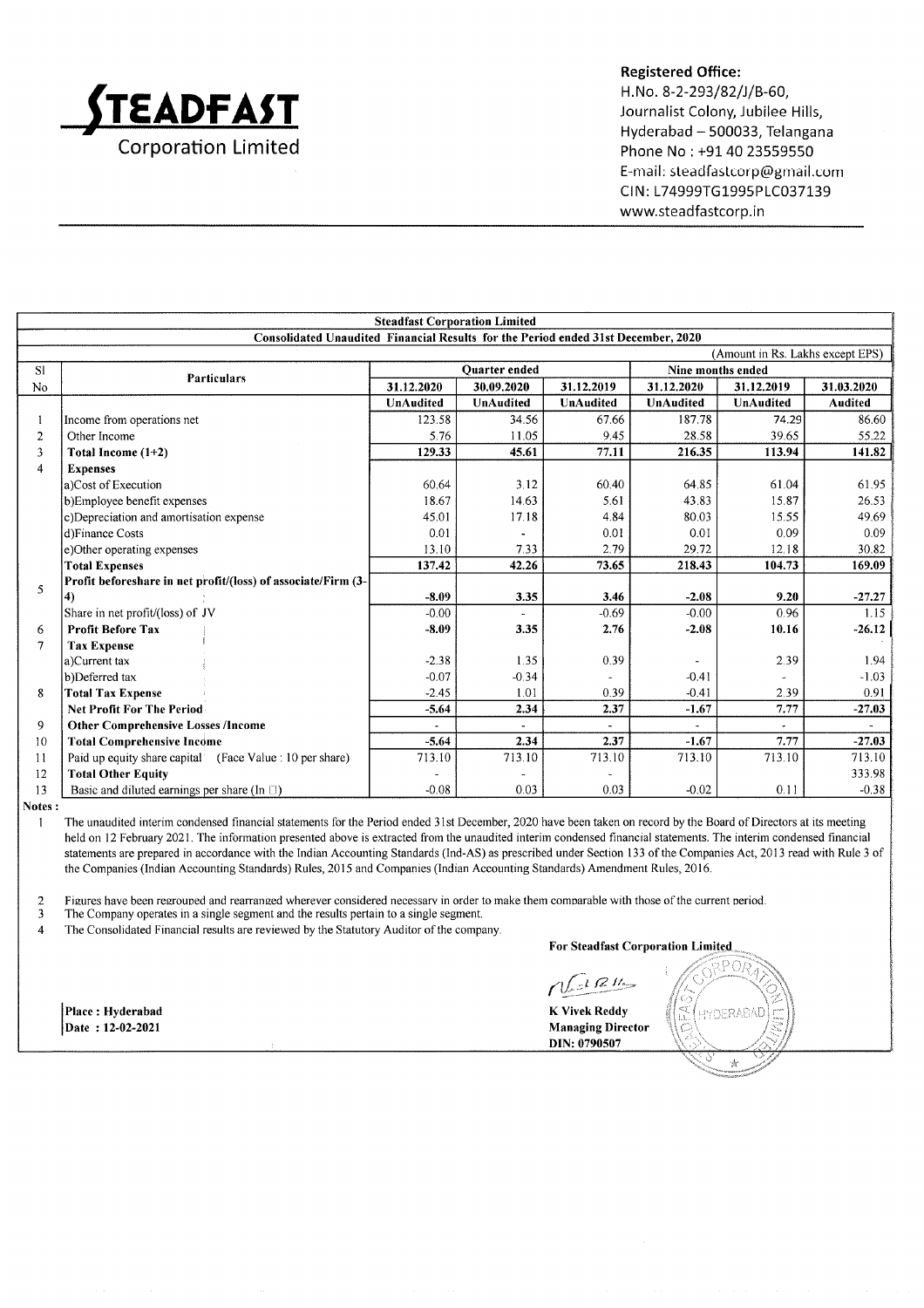

# Independent Auditor's Review Report on review of Interim Consolidated Financial Results of Steadfast Corporation Limited

## To The Board of Directors, M/s Steadfast Corporation Limitcd

We have reviewed the accompanying statement of unaudited Consolidated financial results of M/s Steadfast Corporation Limited ('the Holding company') and its Subsidiary (the Holding Company and its subsidiary together referred to as "the Group") for the quarter and nine months ended 31<sup>st</sup> December, 2020 ('the statement'), being submitted by the holding company pursuant to the requirement of Regulation 33 of the SEBI (Listing Obligations and Disclosure Requirements) Regulations, 2015, as amended .This statement is the responsibility of the Holding Company's Management and approved by the Board of Directors/Committee of Board of Directors, has been prepared in accordance with the recognition and measurement principles laid down in Indian Accounting Standard 34 Interim financial reporting (Ind AS 34), Prescribed under section 133 of the Companies Act 2013, read with relevant rules issued thereunder and other accounting principles generally accepted in India. Our responsibility is to issue a report on the Statement based on our review.

We conducted our review in accordance with the Standard on Review Engagements (SRE) 2410, Review of Interim Financial Information Performed by the Independent Auditor of the Entity, issued by the Institute of Chartered Accountants of India. This standard requires that we plan and perform the review to obtain moderate assurance as to whether the financial statements are free of material misstatenrent. The review is limited primarily to inquiries of Holding company personnel and analytical procedures applied to financial data and thus provide less assurance than an audit. We have not performed an audit and accordingly, we do not express an audit opinion.

The statement includes the results of the following entity:

- 1. M/s. V.H.S Health Care Partnership Firm, Hyderabad (Subsidiary).
- 2. M/s RAUS-SCL (JV), Hyderabad (Associate entity).

Based on our review conducted as stated above, nothing has come to our attention that causes us to believe that the accompanying statement, prepared in accordance with the aforesaid Indian Accounting Standards and other accounting principles generally accepted in India, has not disclosed the information required to be disclosed in terms of Regulation 33 of SEBI (Listing Obligations and Disclosure Requirements) Regulations, 2015, as amended, including the manner in which it is to be disclosed, or that it contains any material misstatement.

SRI RAMCHANDRA ARCADE, D.No.8-2-293/82/JIII/573/M/ 1st Floor, Road No.82, Jubilee Hills, Hyderabad - 500096. Ph: 23394982/85, E-mail: rkandco@gmail.com, Website : www.rkandco.in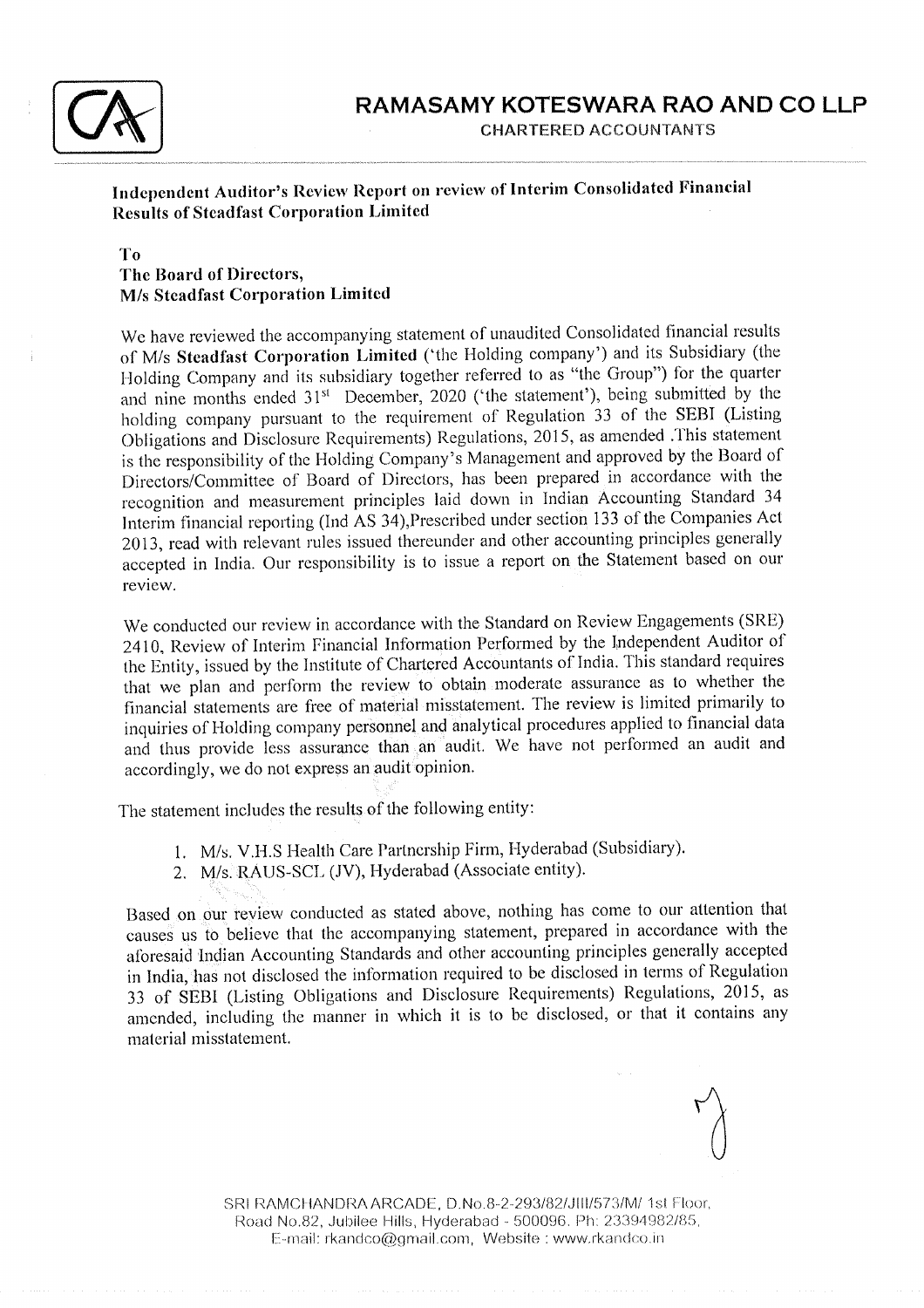#### RAMASAMY KOTESWARA RAO AND CO LLP CHARTERED ACCOUNTANTS

Continuation Sheet.

We did not review the financial statements of the subsidiary included in the consolidated financial results, whose financial statements reflects total revenues of  $Rs.1,19,48,079/$ total net loss of Rs.65,320/- for the nine months ended  $31<sup>st</sup>$  December,2020 as considered in the consolidated financial results. These financial statements results have been furnished to us by the managenrent and our opinion on the consolidated financial results , in so far it relates to the amounts and disclosures included in respect of these subsidiary, is based solely on the reports of the management.

Our opinion on the statement is not modified in respect of the above matter with respect to our reliance on the work done and the reports of the management.

> - rt 'r .'t1 '\\. .;  $\leqslant \geqslant^{\prime \prime}$

Place: Hyderabad Date: l2th February, <sup>2021</sup>

For Ramasarny Koteswara Rao and Co LLP Chartered Accountants FRN.No.010396S/S200084  $\mathcal{N}'$  .  $\cdot$  :t' is the second  $\mathcal{N}'$ 

 $A \in \mathcal{N}$ (Murali Krishna Reddy Telluri) Partner Membership No: 223022 UDIN: 21223022AAAAFB2974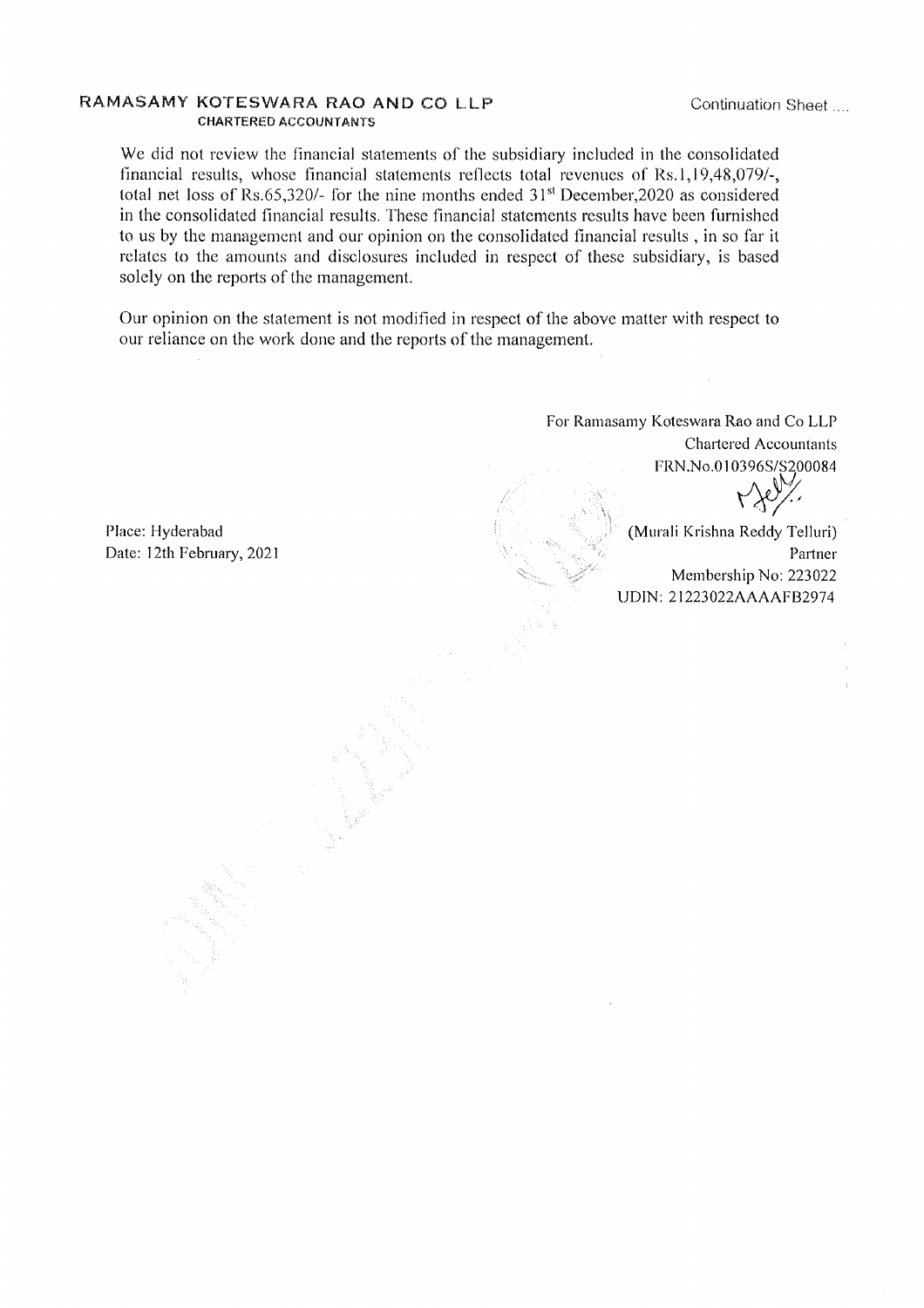

Registered Office: H. No. 8-2-293/82/J/B-60, Journalist Colony, Jubilee Hills, Hyderabad - 500033, Telangana Phone No: +91 40 23559550 E-ma il: steadtastcorp@gmail.com CIN: L74999TG1995PLC037139 www.steadfastcorp. in

f'

 $\heartsuit$ 

## Dated: 12/02/2021

To,

The Head - Listing & Compliance Metropolitan Stock Exchange of India Ltd. (MSEI) Vibgyor Towers, 4th floor, Plot No C 62, G - Block, Opp. Trident Hotel, BandraKurla Complex, Bandra (E), Mumbai - 400 098

Dear Sir,

# Sub: Intimation under Regulation 30 of the SEBI (Listing Obligations and Disclosure Requirements) Regulations, 2015 with reference to SEBI Circular bearing reference no. SEBIIHO/CFD/CMDIICIRIP/2020/84 dated 20th Mav. 2020

We would like to inform you the impact of COVID-19 pandemic and ensuing nation-wide lockdown on the Company pursuant to Regulation 30 of the SEBI (Listing Obligations and Disclosyre Requirements) Regulations, 20 15.

|  |  | Disclosures on impact analysis of COVID-19 pandemic on Company's operations |  |
|--|--|-----------------------------------------------------------------------------|--|
|  |  |                                                                             |  |

|                | Impact of the Co VID-19 pandemic<br>on the business                                                             | During the third quarter the operations of the Company<br>was not impacted. Hence there was no impact on the<br>business of the Company                                                                                                                                                                                                                                                                                                                                                                                |
|----------------|-----------------------------------------------------------------------------------------------------------------|------------------------------------------------------------------------------------------------------------------------------------------------------------------------------------------------------------------------------------------------------------------------------------------------------------------------------------------------------------------------------------------------------------------------------------------------------------------------------------------------------------------------|
| $\overline{2}$ | Ability to maintain operations<br>including the factories/units/office<br>spaces functioning and closed<br>down | During the quarter the operations of the Company have<br>done. There was no barriers to operations of the<br>Company<br>The registered Office was also opened during the quarter.                                                                                                                                                                                                                                                                                                                                      |
| 3              | Schedule, if any, for restarting the<br>operations                                                              | As stated above in Point 2.                                                                                                                                                                                                                                                                                                                                                                                                                                                                                            |
| $\overline{4}$ | Steps taken to ensure smooth<br>functioning of operations                                                       | The Company issued COVID-19 alerts and guidelines<br>from time to time and adopted suitable measures to safe<br>guard the employees and for smooth functioning of<br>operations. The Company has taken adequate safety<br>measures including thermal checkup at entry level, self-<br>sanitizing, wearing masks within our premises, social<br>distancing and multiple levels of sanitizations at work<br>places.<br>All the safety measures are being followed on an ongoing<br>basis to prevent the spread of virus. |
| 5              | Estimation of the future impact of<br>COVID-19 on its operations                                                | The Pandemic of Covid-19 virus brought about $\frac{1}{2}$<br>disruptions in the Construction industry which could                                                                                                                                                                                                                                                                                                                                                                                                     |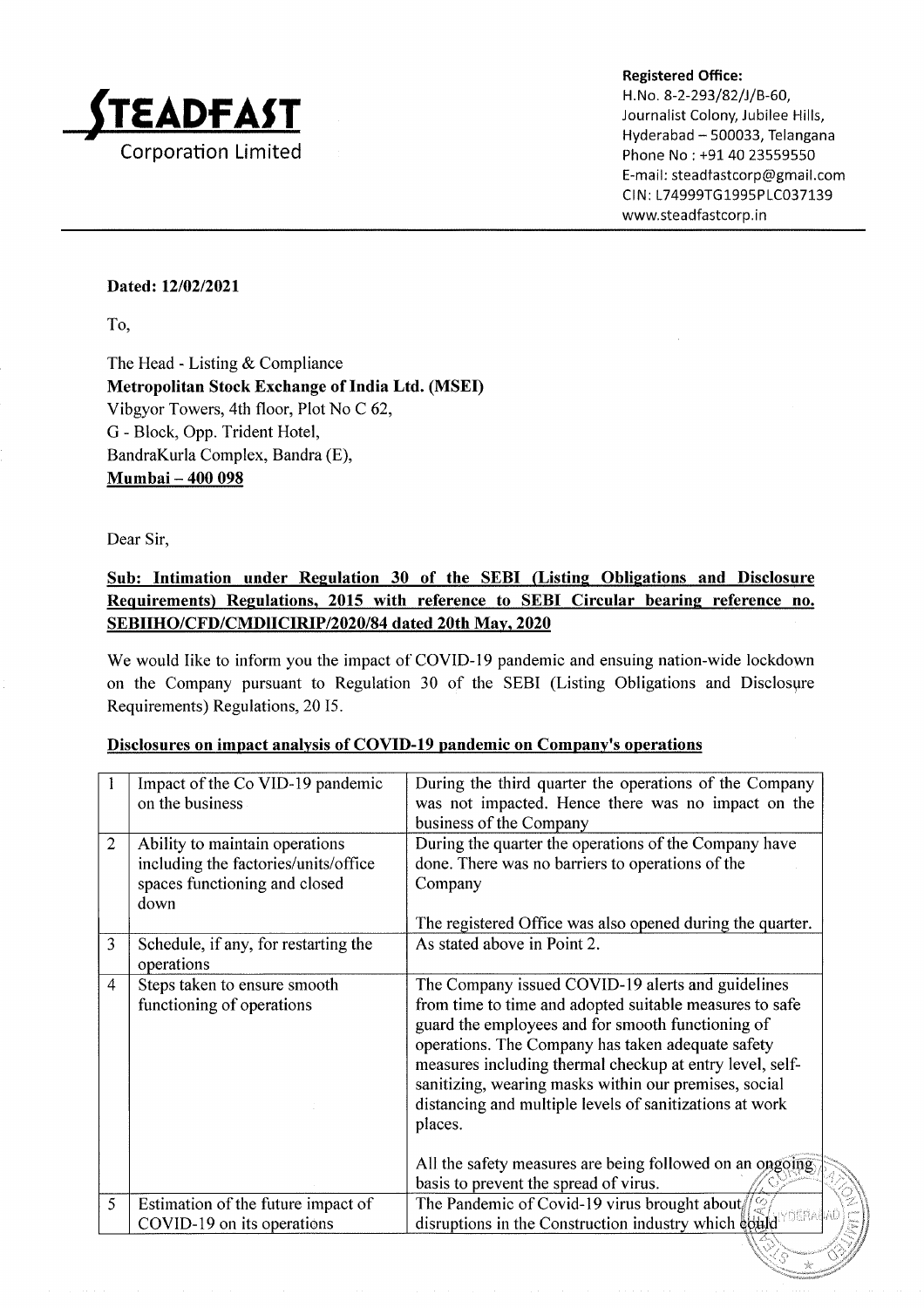|                |                              |                                                                            | have lasting impact operations.                                                                                      |  |  |
|----------------|------------------------------|----------------------------------------------------------------------------|----------------------------------------------------------------------------------------------------------------------|--|--|
|                |                              |                                                                            | And we have fixed incomes on interests and hire<br>vehicles. There was no impact on revenues of the<br>Company.      |  |  |
| 6              |                              | Details of impact of CoVID-19 on our Company:                              |                                                                                                                      |  |  |
|                | a                            | Capital and financial resources                                            | Barring the affect of the reduction of revenues and                                                                  |  |  |
|                |                              |                                                                            | attendant profits during and after lock down, the                                                                    |  |  |
|                |                              |                                                                            | Company does not envisage material impact on its                                                                     |  |  |
|                | $\mathbf b$                  | Profitability                                                              | financial resources or on Capital deployed.                                                                          |  |  |
|                |                              |                                                                            | The profitability would be impacted to the extent of loss<br>of production and revenues, during the lock down period |  |  |
|                |                              |                                                                            | and on future earnings the judgment of which is                                                                      |  |  |
|                |                              |                                                                            | subjective at this stage.                                                                                            |  |  |
|                | C                            | Liquidity position                                                         | No material impact on Company's liquidity position                                                                   |  |  |
|                | d                            | Ability to service debt and other                                          | The Company have adequate leverage for the size of its                                                               |  |  |
|                |                              | of its financing arrangements                                              | operations.                                                                                                          |  |  |
|                | e                            | Assets                                                                     | No impact.                                                                                                           |  |  |
|                | $\mathbf f$                  | Internal financial reporting and<br>control                                | Not affected.                                                                                                        |  |  |
|                | Supply chain<br>g            |                                                                            | There was no disruption in relation to                                                                               |  |  |
|                |                              |                                                                            | Logistics/supply chain during quarter.                                                                               |  |  |
|                | $\mathbf h$                  | Demand for its products/<br>services                                       | There has been a slowdown in the construction industry                                                               |  |  |
|                |                              |                                                                            | during the lock down, migrant labour availability for<br>construction activity etc.                                  |  |  |
|                |                              |                                                                            |                                                                                                                      |  |  |
|                |                              |                                                                            | However, there no impact on demand for Company at                                                                    |  |  |
|                |                              |                                                                            | this point of time.                                                                                                  |  |  |
| $\overline{7}$ |                              | Existing contracts/agreements where                                        | There are no such contracts which could give rise to                                                                 |  |  |
|                |                              | non-fulfilment of the obligations by                                       | mandatory obligations and so penalties etc. in any of the                                                            |  |  |
|                |                              | any party will have significant<br>impact on the listed entity's business. | Company's business transactions.                                                                                     |  |  |
| 8              |                              | Other relevant material updates about                                      | There are no other material updates.                                                                                 |  |  |
|                | the listed entity's business |                                                                            |                                                                                                                      |  |  |
|                |                              |                                                                            |                                                                                                                      |  |  |

This is for your information and records Thanking you,

t

Yours faithfully,

For Steadfast Corporation Limited

 $A$   $\mathcal{R}$   $I$ 

K. Vivek Reddy Managing Director DIN-07907507

**MOTRABAD**E